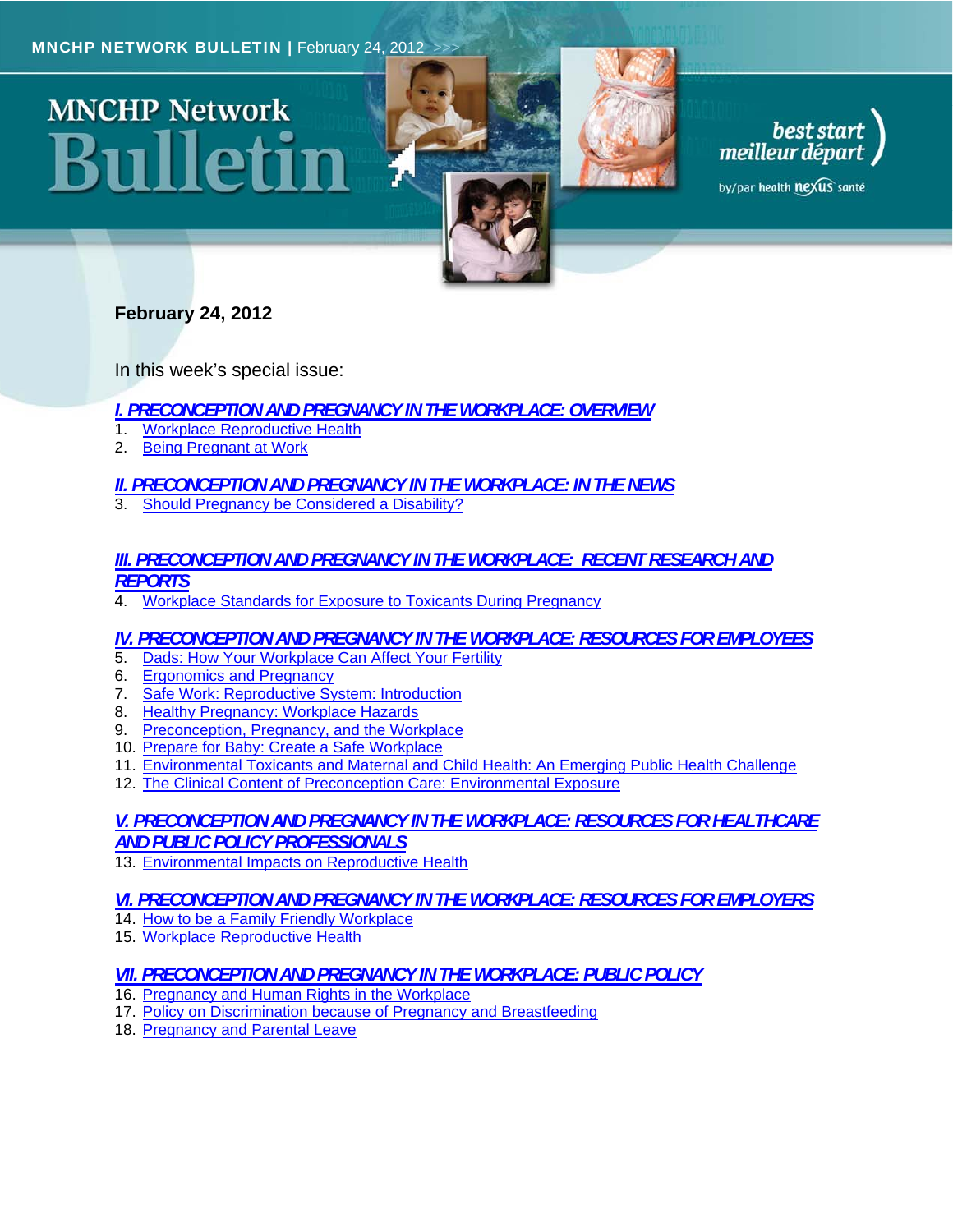# **I. PRECONCEPTION AND PREGNANCY IN THE WORKPLACE: OVERVIEW**

## **1.WORKPLACE REPRDUCTIVE HEALTH**

This presentation by Best Start Resource Centre (2007), outlines the various work and pregnancy issued faced by women. Women in their reproductive years make up approximately half of the Canadian workforce. Ergonomic risks for pregnant workers include heavy lifting, repetitive movement, and sitting or standing for long periods of time. Physical risks include noise and vibrations, x‐rays, and extreme temperatures. Biological risks include measles, TB, chicken pox and Fifth Disease. Chemical risks include heavy metals, pesticides, solvents and anaesthetic gases. Workplace stress is also a risk factor. In Canada, women cannot be dismissed from work due to pregnancy. Women are entitled to 15 weeks of maternity benefits and 35 weeks of parenting benefits. Under the Ontario Health and Safety Act, individuals have the right to refuse work, as well as the right to general protective reassignment and leave. Through education (such as posters and workplace programs), good practices (such as flexible schedules and supportive supervisors) and supportive workplace policies, workplaces may help to reduce occupational risks faced by women in the preconception and pregnancy stage.

http://www.beststart.org/events/detail/bsannualconf07/presentations/B2.pdf

## **2. BEING PREGNANT AT WORK**

This article (Baby Centre, 2012) outlines the challenges that pregnant women may face in the workplace. Women in strenuous jobs are more likely to deliver prematurely. Therefore women should try to switch to jobs that are less physically taxing during their pregnancies. If women who are pregnant or who desire to become pregnant work in proximity to toxic substances, they should consider requesting a job reassignment. Employers should provide information to employees about the harmful substances that they may be exposed to at work. Women at risk for preterm labour, those with high blood pressure, those at risk for preeclampsia, those with cervical insufficiency and those whose babies are not growing properly may need to stop working or decrease their working hours during pregnancy. Women may experience morning sickness at work, and may feel fatigued, or absentminded. Women should consider seeking the support of co-workers who have also experienced pregnancy in the workplace.

http://www.babycenter.com/0\_being-pregnant-at-work\_490.bc

# **II. PRECONCEPTION AND PREGNANY IN THE WORKPLACE: IN THE NEWS**

## **3. SHOULD PREGNANCY BE CONSIDERED A DISABILITY?**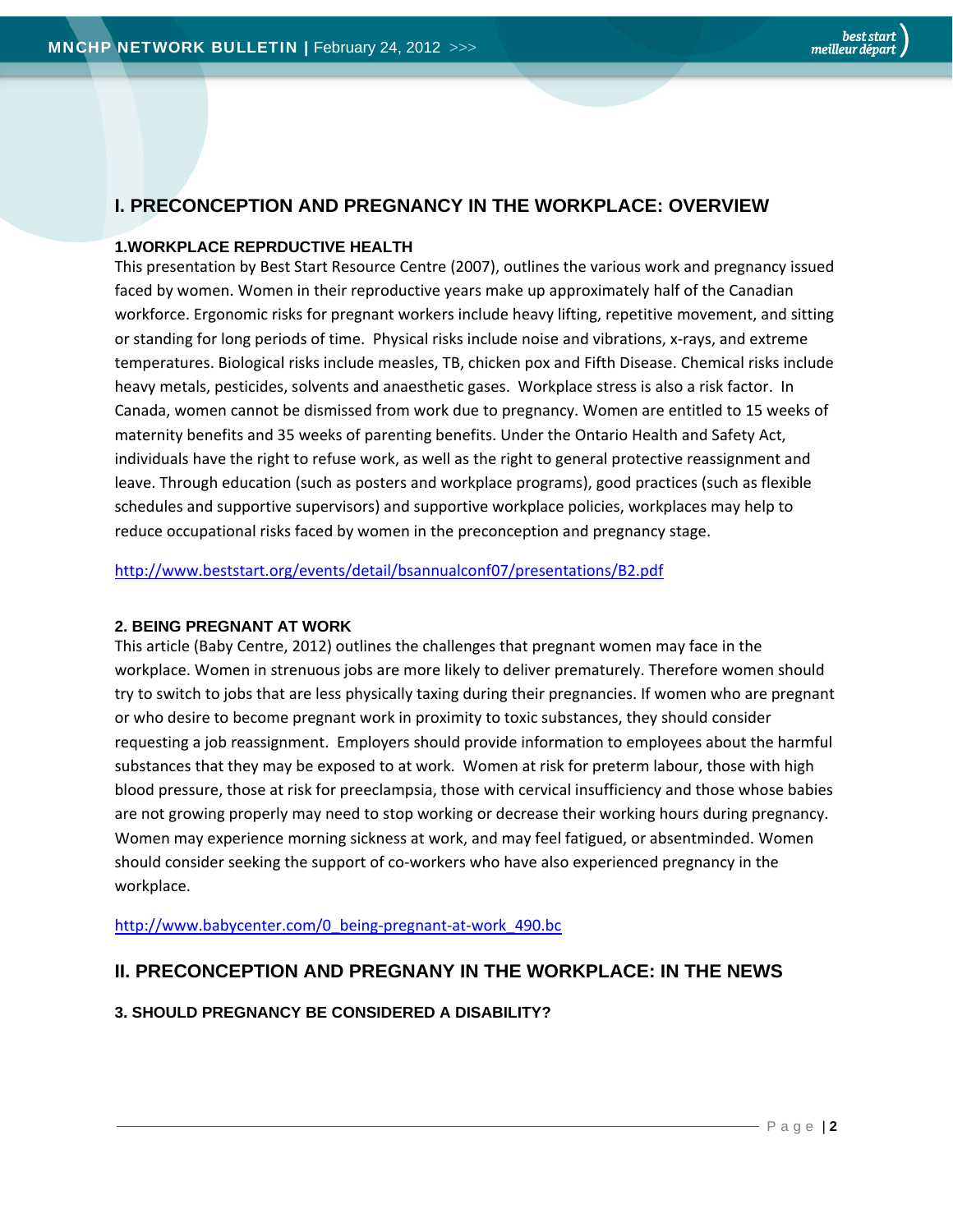This article in the Globe and Mail (2012) outlines the argument made by Jeannette Cox, an American lawyer, that pregnancy should be considered a disability and therefore included under the Americans with Disabilities Act. Cox found that US courts have maintained that employers do not have to go out of their way to accommodate pregnant employees (for example those dealing with shortness of breath or having to stand for prolonged periods of time). At the present moment, pregnant women have less legal standing than those who are legally disabled but are experiencing similar levels of disability.

http://www.theglobeandmail.com/life/the-hot-button/should-pregnancy-be-considered-adisability/article2293957/

# **III. PRECONCEPTION AND PREGNANY IN THE WORKPLACE: RECENT RESEARCH AND REPORTS**

## **4. WORKPLACE STANDARDS FOR EXPOSURE TO TOXICANTS DURING PREGNANCY**

Till, C., Koren, G., and Rovet, J. (2008). Workplace Standards for Exposure to Toxicants During Pregnancy. Canadian Journal of Public Health; 99;6:472‐474.

There is limited information regarding the reproductive risks that women may face in the workplace. This leads to challenges in establishing safety standards. In this article, Till and colleagues (2008) highlight the need for an evaluation of the current occupational exposure guidelines which exist with regards to pregnancy and occupational toxicants. It is suggested that workplaces should implement regulatory safety nets for minimizing the impact of toxicant exposure, (such as Quebec's policy that provides pregnant women with precautionary leave or job reassignment if they are potentially exposed to a risk factor that may compromise theirs or their fetus' health).

http://www.ncbi.nlm.nih.gov/pubmed/19149388

# **IV. PRECONCEPTION AND PREGNANY IN THE WORKPLACE: RESOURCES FOR EMPLOYEES**

## **5. DADS: HOW YOUR WORKPLACE CAN AFFECT YOUR FERTILITY**

This article (Baby Centre UK, 2007) outlines some of the various occupational hazards to fertility to which males may be exposed, as well as methods to decrease risk of exposure. Some occupations are more hazardous than others because of the risk of exposure to chemicals, radiation or sperm damaging heat or trauma. Pesticides used in the farming, agriculture and forestry industries have been linked to a decline in fertility and fetal congenital problems. Exposure to hydrocarbons (as in the automotive industry) may affect male hormone levels. Partners of men who manufacture rubber products are found to be at greater risk of miscarriage. Paternal exposure to radiation has been found to be linked to the occurrence of stillbirths. Exposure to heat, scrotal injury and sedentary work may result in difficulty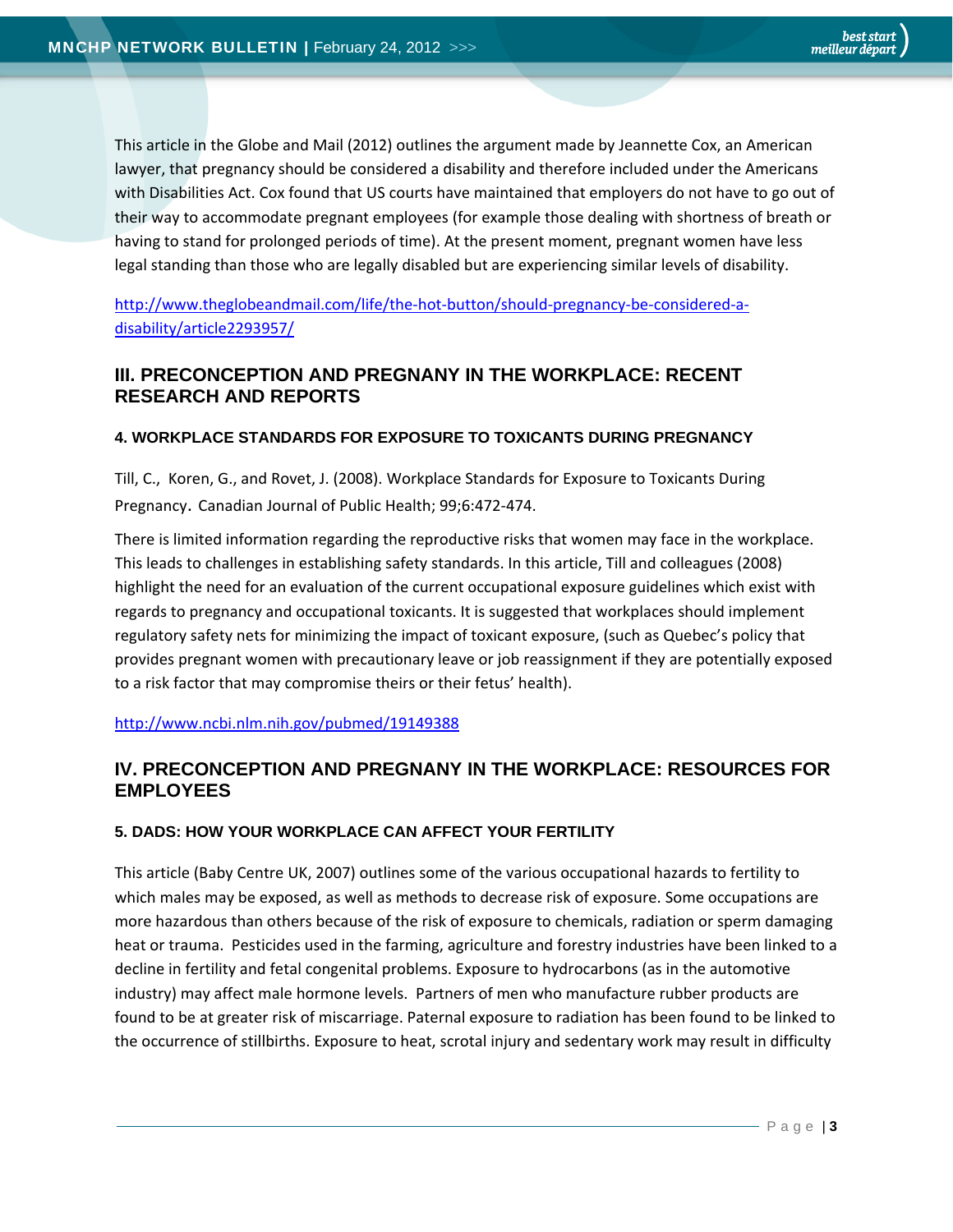conceiving. Men should wear protective clothing in the workplace, comply with the safety guidelines and live an active lifestyle.

#### http://www.babycenter.com.my/preconception/dadstobe/workplaceaffectsfertility/

## **6. ERGONOMICS AND PREGNANCY**

An ergonomic risk factor is any imbalance between the worker and the work environment that results in extra demands being placed on the worker. Ergonomic hazards are mainly a problem during the last trimester of pregnancy and may have adverse effects on the women as well as her baby. This handbook by the Occupational Health Clinics for Ontario Workers (no date) outlines for pregnant women the ergonomic risk factors that they may be exposed to, as well as their potential effects on pregnancy. The main ergonomic risk factors include awkward postures, high force, no rest and repetitive work. Low birth weight is associated with maternal fatigue, heavy lifting, long periods of standing, high noise levels and long work hours. Ergonomic hazards may also lead to the risk of spontaneous abortion. Associated with spontaneous abortion are shift work, piecework, posture, heavy lifting and physical effort.

http://www.ohcow.on.ca/resources/handbooks/ergonomics\_pregnancy/Ergonomics\_And\_Pregnancy.p df

## **7. SAFE WORK: REPRODUCTIVE SYSTEM: INTRODUCTION**

Reproductive toxicity is defined as the occurrence of adverse effects on the reproductive system as a result of exposure to environmental agents. This online resource (International Labour Organization, no date) outlines the potential adverse effects that may occur as a result of such toxicity. These may include alteration of sexual behaviour, reduced fertility, adverse pregnancy outcomes, and modification of other bodily functions that are dependant on the functioning of the reproductive system. Developmental toxicity is the occurrence of adverse effects on the developing fetus as a result of exposure to toxicants prior to conception or during the prenatal period. This may result in fetal death, functional deficiency, structural abnormalities or altered fetal growth. Exposed parties may also experience mutagenesis (alteration of the genetic material that is passed from parents to their baby). Also associated with exposure to environmental toxicants are reproductive wastage, genetic defects, congenital malformations, low birth weight, mortality, functional disorders and malignancies. The timing, dose and number of exposures influence outcome in pregnancy.

http://www.ilo.org/safework\_bookshelf/english?content&nd=857170086

#### **8. HEALTHY PREGNANCT: WORKPLACE HAZARDS**

This document, (Complete Care for Women, no date), lists a number of common physical, chemical and disease causing agents to which female workers in certain industries may be potentially exposed.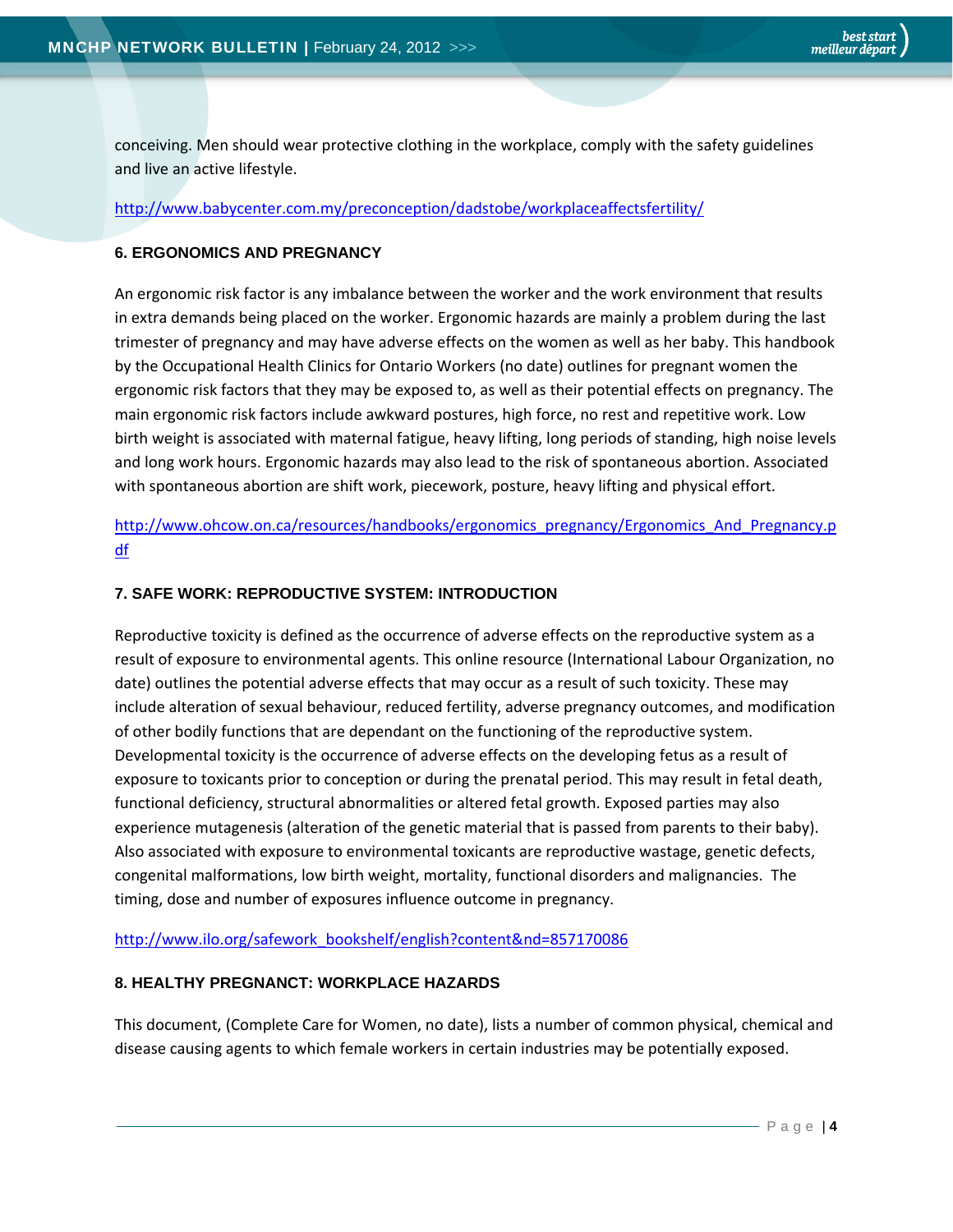These agents are known to have adverse effects on women who desire to become pregnant, as well as pregnant women and babies. Workplace exposures may lead to menstrual cycle effects (affecting fertility), infertility and sub‐fertility, miscarriage, stillbirth, birth defects, low birth weight, premature birth, developmental disorders and childhood cancers. Solutions such as vaccination and good hygiene and safety practices are put forward.

#### http://www.ccc4w.com/HealthyPregnancyWorkplaceHazards.shtml

#### **9. PRECONCEPTION, PREGNANCY AND THE WORKPLACE**

This slideshow by the Windsor‐Essex County Health Unit (2010), provides couples who are pregnant or are planning a family with information on how to decrease their risk of exposure to reproductive hazards in the workplace.

http://www.wechealthunit.org/family-health/pregnancy/presentations/Preconception-pregnancy-andthe‐workplace‐powerpoint.ppt/view

#### **10. PREPARE FOR BABY:CREATE A SAFE WORKPLACE**

This article (What To Expect, no date), outlines the risks that people in various professions may face with regards to a healthy pregnancy. Women who work in the healthcare field should stay away from dangerous chemicals and radiation. To protect themselves, women should hand wash frequently, wear protective clothing and respirators when necessary.

http://www.whattoexpect.com/preconception/preparing‐for‐parenthood/create‐a‐safe‐ workplace.aspx

#### **11. ENVIRONMENTAL TOXICANTS AND MATERNAL AND CHILD HEALTH: AN EMERGING PUBLIC HEALTH CHALLENGE**

This resource (Harrison, 2009) provides information to women and health care providers about the various environmental toxicants that may negatively affect perinatal and preconception health. Maternal exposure to heavy metals, pollutants, and pesticides may negatively impact fetal, infant and child health. Workers may accumulate chemicals on both their clothing and skin and as a result carry chemicals home and expose their families. Complications may include brain damage, mental retardation, poor coordination, blindness, seizures, increased risk of miscarriage, congenital malformations, increased risk of low birth weight and pre‐term birth.

http://www.jhsph.edu/bin/q/r/Environ\_Tox\_MCH.pdf

#### **12. THE CLINICAL CONTENT OF PRECONCEPTION CARE: ENVIRONMENTAL EXPOSURES**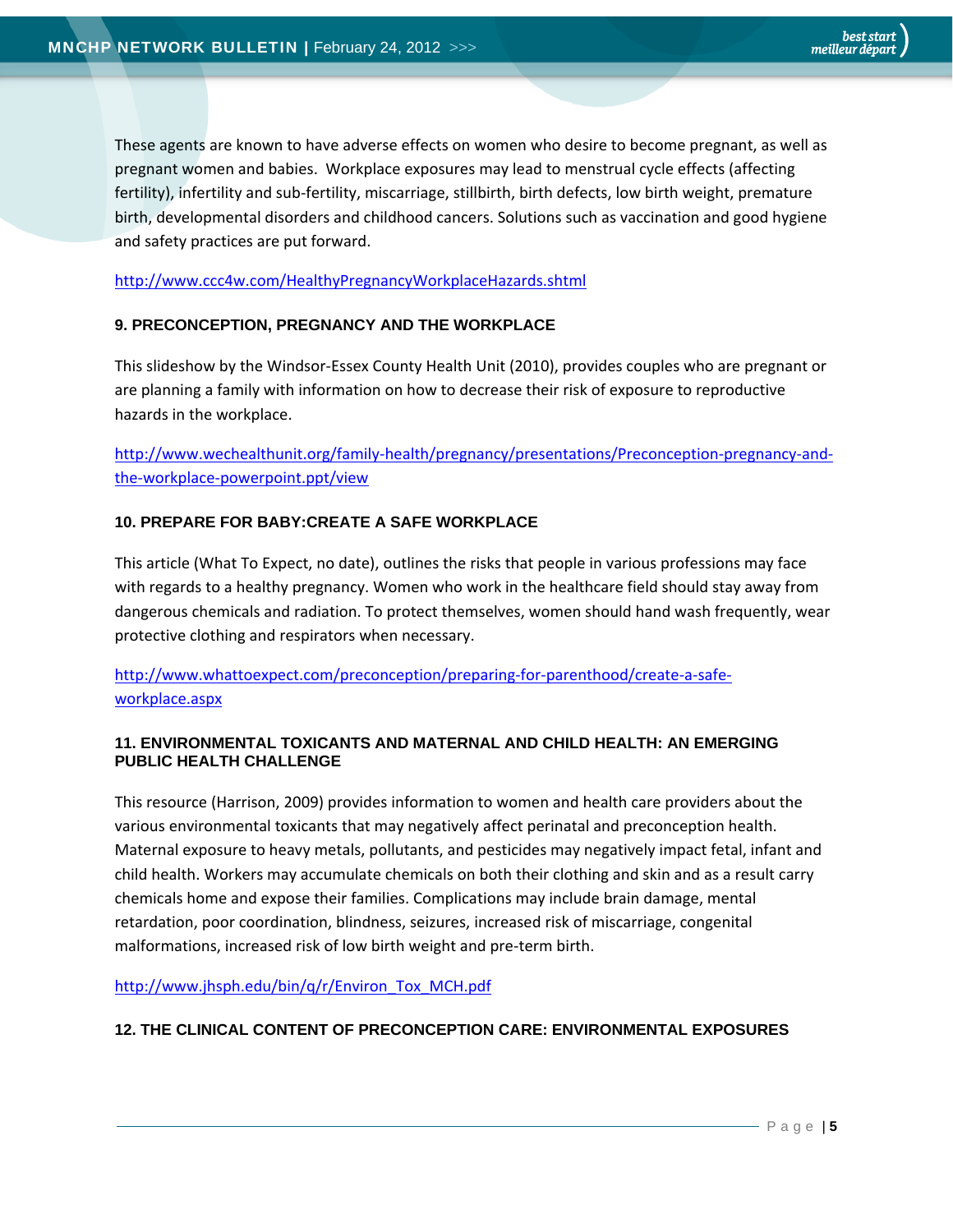This article by McDiarmid and colleagues (2008) outlines the various environmental and developmental toxicants that women may be exposed to in the workplace. The majority of substances evaluated for general safety are not evaluated for reproductive safety. As a result, prior to pregnancy women may use many potentially harmful substances. Materials used within industrial sectors such as pesticides, herbicides, solvents, and inks pose a potential reproductive threat to workers. An assessment may be performed by healthcare providers in which they gather information about a worker's job related exposures through the asking of screening questions regarding the timing, frequency and duration of exposure to potentially harmful chemical, biological, or physical agents. Healthcare professionals should also inquire about the exposures faced by a woman's partner, as the woman may face secondary exposure to harmful substances through the laundering of clothes.

## http://mombaby.org/PDF/Environmental%20factors%20and%20preconception%20health.pdf

# **V. PRECONCEPTION AND PREGNANCY IN THE WORKPLACE: RESOURCES FOR HEALTHCARE AND PUBLIC POLICY PROFRESSIONALS**

## **13. ENVIRONMENTAL IMPACTS ON REPRODUCTIVE HEALTH**

In the workplace, exposure to chemicals, pesticides, radiation and heavy metals are of concern for pregnant women and those who want to conceive. This monograph by the Association of Health Professionals (2010) outlines for healthcare providers how to take a comprehensive health history to assess exposures. It also provides information on the adverse effects on reproductive health that may be caused by exposure to environmental toxicants. Strategies for helping patients to reduce their exposure to harmful chemicals are outlined within this monograph. To reduce reproductive risks, women should wash all exposed skin, change out of clothes worn at the workplace, wear protective gear, avoid the use of pesticides and avoid the use of pressure treated wood.

## http://www.arhp.org/uploadDocs/CPRHE.pdf

http://www.arhp.org/publications‐and‐resources/clinical‐proceedings/RHE/Workplace

# **VI. PRECONCEPTION AND PREGNANCY IN THE WORKPLACE: RESOURCES FOR EMPLOYERS**

## **14. HOW TO BE A FAMILY FRIENDLY WORKPLACE**

This resource produced by Best Start Resource Centre (2010) outlines the ways in which workplaces can be more supportive of both parents and prospective parents. Healthy polices and practices and practices should be implemented before any workers become pregnant. Workplaces should be concerned with men's health as well, as if a damaged sperm fertilizes an egg, it can result in miscarriage or health problems for the baby. Workplaces should be supportive by assigning pregnant women modified duties and flexible hours if necessary, and by providing workers with information about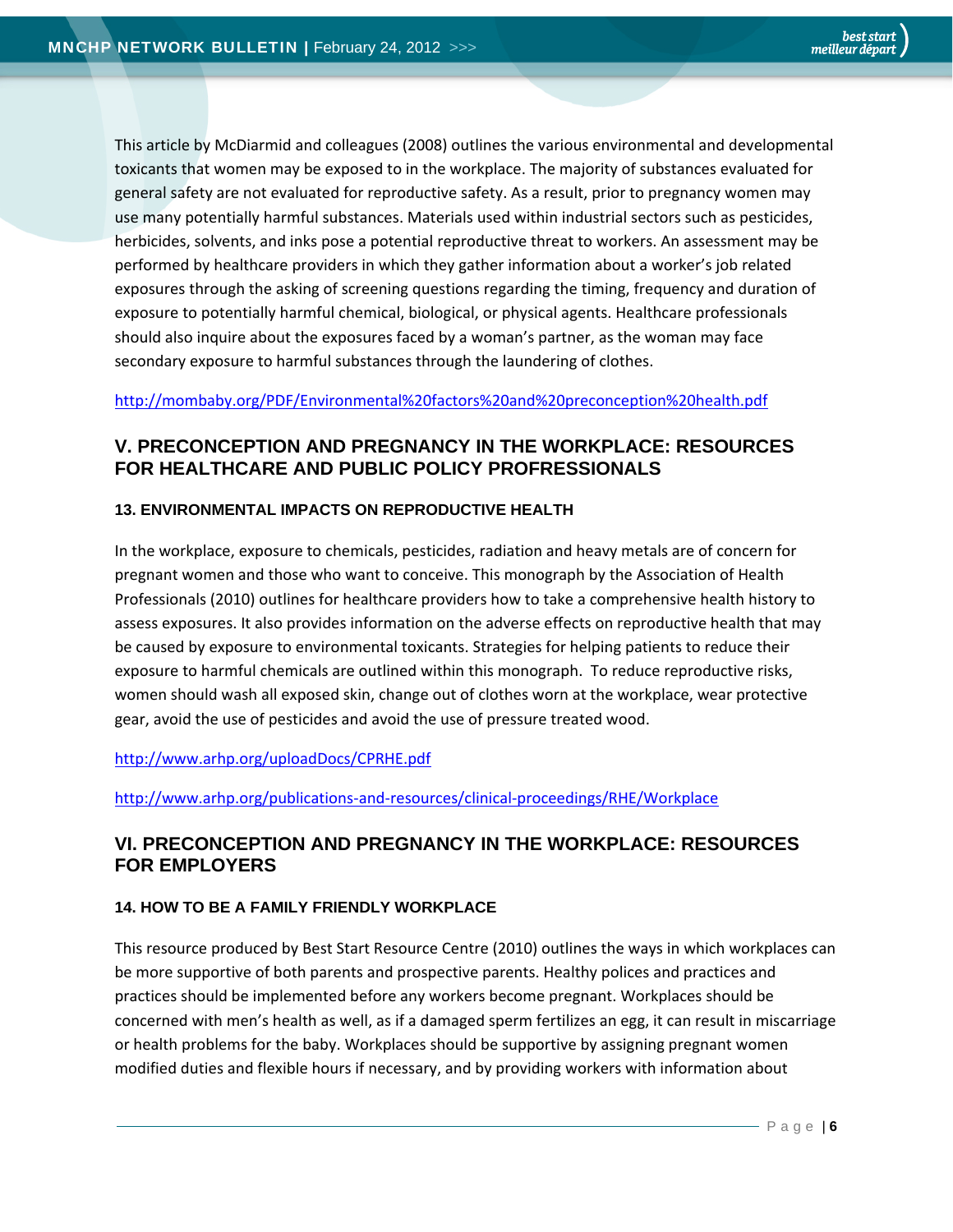possible workplace risks. Workplaces should be prepared for situations in which pregnant employees require urgent medical care. To be a family friendly workplace, workplaces should: involve workers in planning for a healthier workplaces, find out employees concerns, determine the potential workplace risks, find out what other companies do, establish priorities, develop a plan, decide how to make changes, decide who will be responsible, raise awareness about new policies or programs, implement changes, follow up to make sure that initiatives are meeting the workers' needs and decide on further action.

http://www.beststart.org/resources/wrkplc\_health/pdf/preg\_work\_16pg\_FNL.pdf

#### **15. WORKPLACE REPRODUCTIVE HEALTH**

This resource (Best Start Resource Centre, 2001) teaches both employees and employers about the impact of work on reproductive health. It also helps them to identify reproductive concerns and risks that may exist within the workplace (such as the various physical, chemical, biological, ergonomic , lifestyle and stress related concerns). Within this resource, strategies to help readers reduce or eliminate such risks are suggested, along with guidance regarding the implementation of such initiatives.

http://www.beststart.org/resources/wrkplc\_health/pdf/WorkplaceDocum.pdf

# **VII. PRECONCEPTION AND PREGNANCY IN THE WORKPLACE: PUBLIC POLICY**

## **16. PREGNANCY AND HUMAN RIGHTS IN THE WORKPLACE**

This document (Canadian Human Rights Commission, no date), applies the Canadian Human rights Act and the Employment Equity Act to instances of pregnancy and maternity leave. Canadian workplaces are not allowed to refuse to hire or promote a woman on the basis of pregnancy. They also are not allowed to fire, harass, or subject pregnant women to adverse differential treatment. Decisions on job promotion and hiring should not be discriminatory. Pregnant women should be allowed to attend pregnancy related medical appointments. Workplaces may not institute policies or practices that are discriminatory towards women. They must provide reasonable accommodation for their pregnant workers. However, the duty to accommodate ends when employers face undue hardship. Undue hardship is aid to occur when the costs of accommodation incurred by the employer (in terms of safety, health or finance) are deemed to be too high. Pregnant employees and those on maternity leave are entitled to the same benefits as non‐pregnant employees in the workplace.

http://www.chrc-ccdp.ca/pdf/pregnancy\_policy.pdf

#### **17. POLICY ON DISCRIMINATION BECAUSE OF PREGNANCT AND BREASTFEEDING**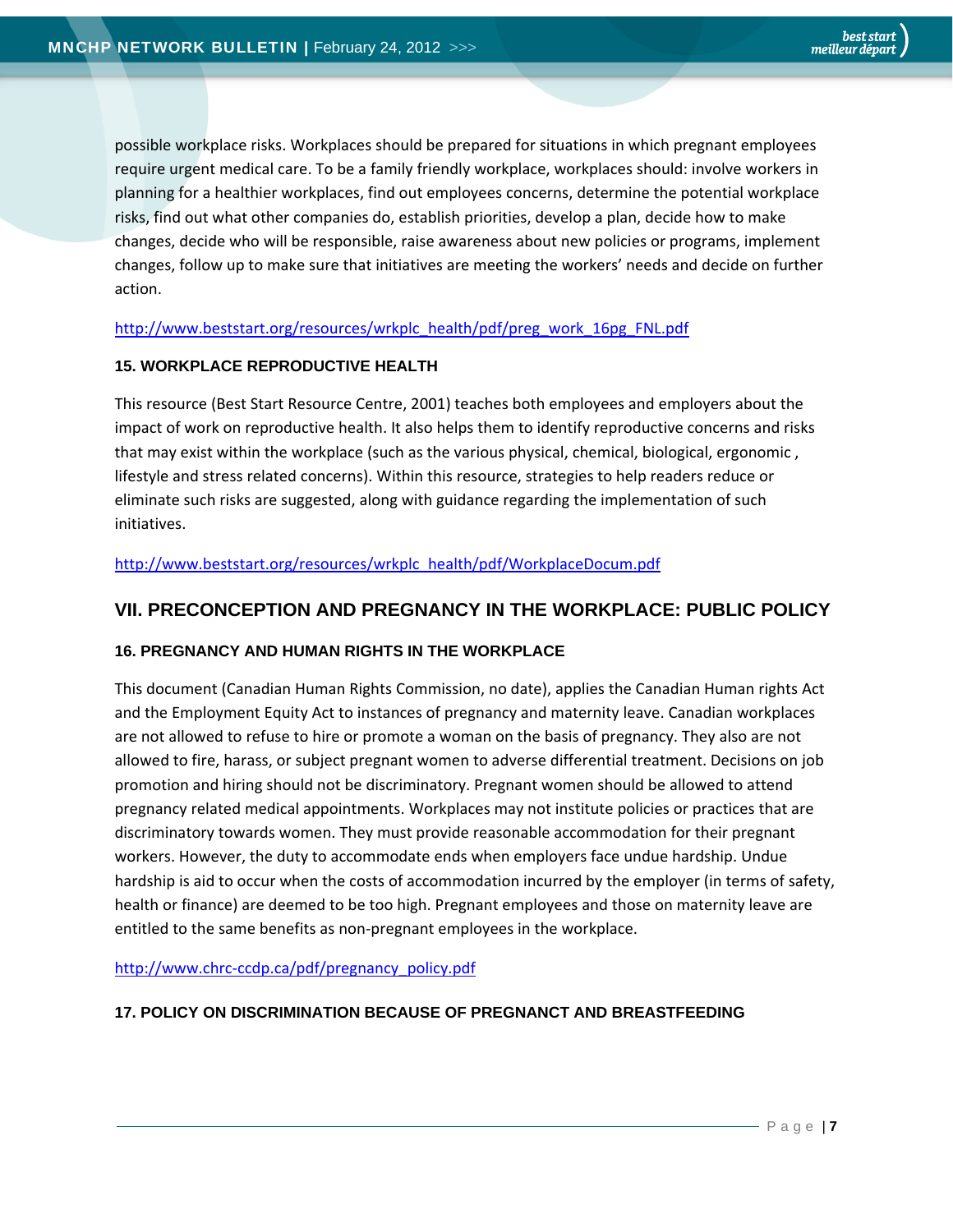This resource produced by the Ontario Human Rights Commission (2008) outlines their Policy on Discrimination because of Pregnancy and Breastfeeding. The Supreme Court of Canada has stated that pregnancy cannot be separated from gender. As a result, pregnancy discrimination is considered to be a form of sex discrimination, as only women have the biological capacity to become pregnant. Pregnancy includes the process of pregnancy to the period following childbirth. In this document, the Ontario Human Rights Commission applies the Ontario Human Rights Code to the matters of pregnancy and breastfeeding. Employers have a duty to accommodate the needs of employees during pregnancy. Special needs may be related to matters related to stillbirth, miscarriage, abortion, pregnancy complications, childbirth complications, conditions that result directly or indirectly from an abortion, miscarriage or still birth, recovery from childbirth or breastfeeding. Once the employer is made aware that accommodation is needed, they must take the steps to accommodate the needs of pregnant employees.

## http://www.ohrc.on.ca/en/resources/Policies/PolicyPregBreastfeedEN/pdf

## **18. PREGNANCY AND PARENTAL LEAVE**

This website (Ontario Ministry of Labour, 2009) outlines the sections of the Ontario Employment Standards Act, 2000 that are concerned with pregnancy. Pregnant employees are entitled to take up to 17 weeks unpaid leave from work. Parental leave is separate from pregnancy leave. Employees on leave have the right to access their employer provided benefit plan. The Act grants parents who are pregnant or who are new parents the right to take unpaid time off of work. The federal Employment Insurance Act provides eligible parents with maternity or parental benefits that may be available during the period that they are off on leave. Typically, the earliest that a pregnancy leave can begin is 17 weeks before the mother's due date. Typically, the latest that it may begin is on the baby's due date.

#### http://www.labour.gov.on.ca/english/es/pubs/guide/pregnancy.php

# *About This Bulletin*

*The Best Start Resource Centre thanks you for your interest in, and support of, our work. Best Start permits others to copy, distribute or reference the work for non-commercial purposes on condition that*  full credit is given. Because our MNCHP bulletins are designed to support local health promotion *initiatives, we would appreciate knowing how this resource has supported, or been integrated into, your work (mnchp@healthnexus.ca). Please note that the Best Start Resource Centre does not endorse or recommend any events, resources, or publications mentioned in this bulletin.* 

# *Click here to access Health Nexus' other e-bulletins and listservs:*

In English:

OHPE - The free weekly Ontario Health Promotion E-mail bulletin (OHPE) offers a digest of news, events, jobs, feature articles on health promotion issues, resources, and much more, to those working in health promotion. http://www.ohpe.ca/